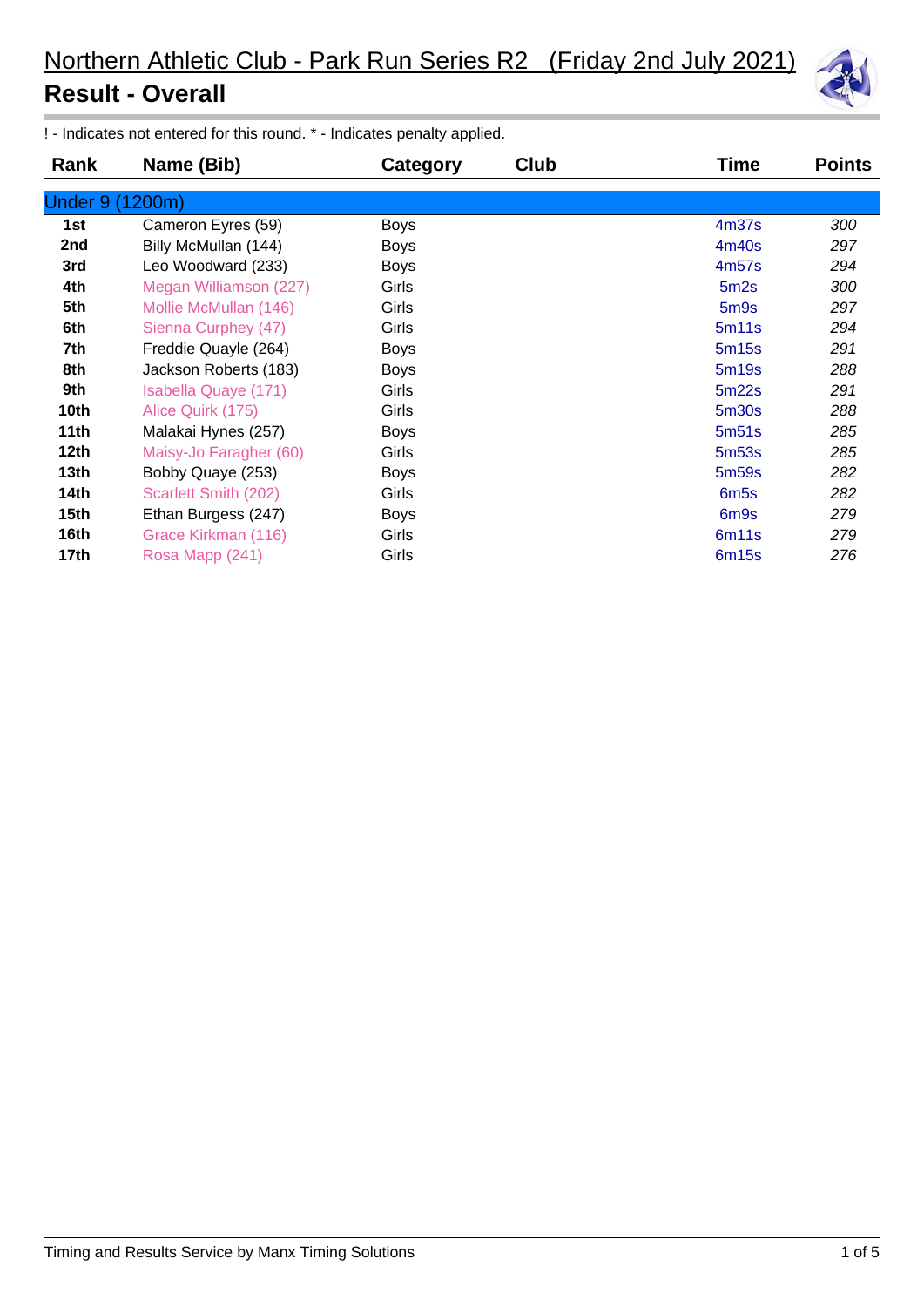| Rank             | Name (Bib)              | Category    | Club        | Time             | <b>Points</b> |
|------------------|-------------------------|-------------|-------------|------------------|---------------|
| <b>Under 11</b>  | (1200m)                 |             |             |                  |               |
| 1st              | Timothy Perry (166)     | <b>Boys</b> |             | 4m34s            | 300           |
| 2nd              | Jack Bullock (17)       | <b>Boys</b> |             | 4m48s            | 297           |
| 3rd              | Isabella Kennaugh (109) | Girls       |             | 4m49s            | 300           |
| 4th              | Noah Kelly (250)        | <b>Boys</b> |             | 4m57s            | 294           |
| 5th              | Poppy Clayton (28)      | Girls       |             | 4m57s            | 297           |
| 6th              | Henry Kirkman (117)     | <b>Boys</b> |             | 5m27s            | 291           |
| 7th              | Theo Quayle (263)       | <b>Boys</b> |             | 5m27s            | 288           |
| 8th              | Grayse Blencoe (11)     | Girls       |             | 5m29s            | 294           |
| 9th              | Tobi Duncan (54)        | <b>Boys</b> |             | 5m37s            | 285           |
| 10th             | Bella Rice (181)        | Girls       |             | 5m41s            | 291           |
| 11th             | Oliver Kennaugh (111)   | <b>Boys</b> |             | 5m42s            | 282           |
| 12th             | Sophie Kaighin (100)    | Girls       |             | 5m43s            | 288           |
| 13 <sub>th</sub> | Eleanor Lyness (132)    | Girls       | Northern AC | 5m44s            | 285           |
| 14th             | Fynlo Corkill (36)      | <b>Boys</b> |             | 5m44s            | 279           |
| 15th             | Cailum McCann (254)     | <b>Boys</b> |             | 5m46s            | 276           |
| 16th             | Imogen Howard (90)      | Girls       |             | 5m51s            | 282           |
| 17th             | Bailey McMullan (143)   | Girls       |             | 6m <sub>1s</sub> | 279           |
| 18th             | Louisa Oates (157)      | Girls       |             | 6m11s            | 276           |
| 19th             | Evelyn King (115)       | Girls       |             | 6m14s            | 273           |
| 20th             | Eva Scott (195)         | Girls       |             | <b>6m18s</b>     | 270           |
| 21st             | Aalin Forgie (64)       | Girls       |             | <b>6m20s</b>     | 267           |
| 22nd             | George Long (131)       | <b>Boys</b> |             | <b>6m25s</b>     | 273           |
| 23rd             | Emily Odonnell (160)    | Girls       |             | 7m0s             | 264           |
| 24th             | Kate Leece (242)        | Girls       |             | <b>7m16s</b>     | 261           |
| 25th             | Emma Dorricott (51)     | Girls       |             | 8m9s             | 258           |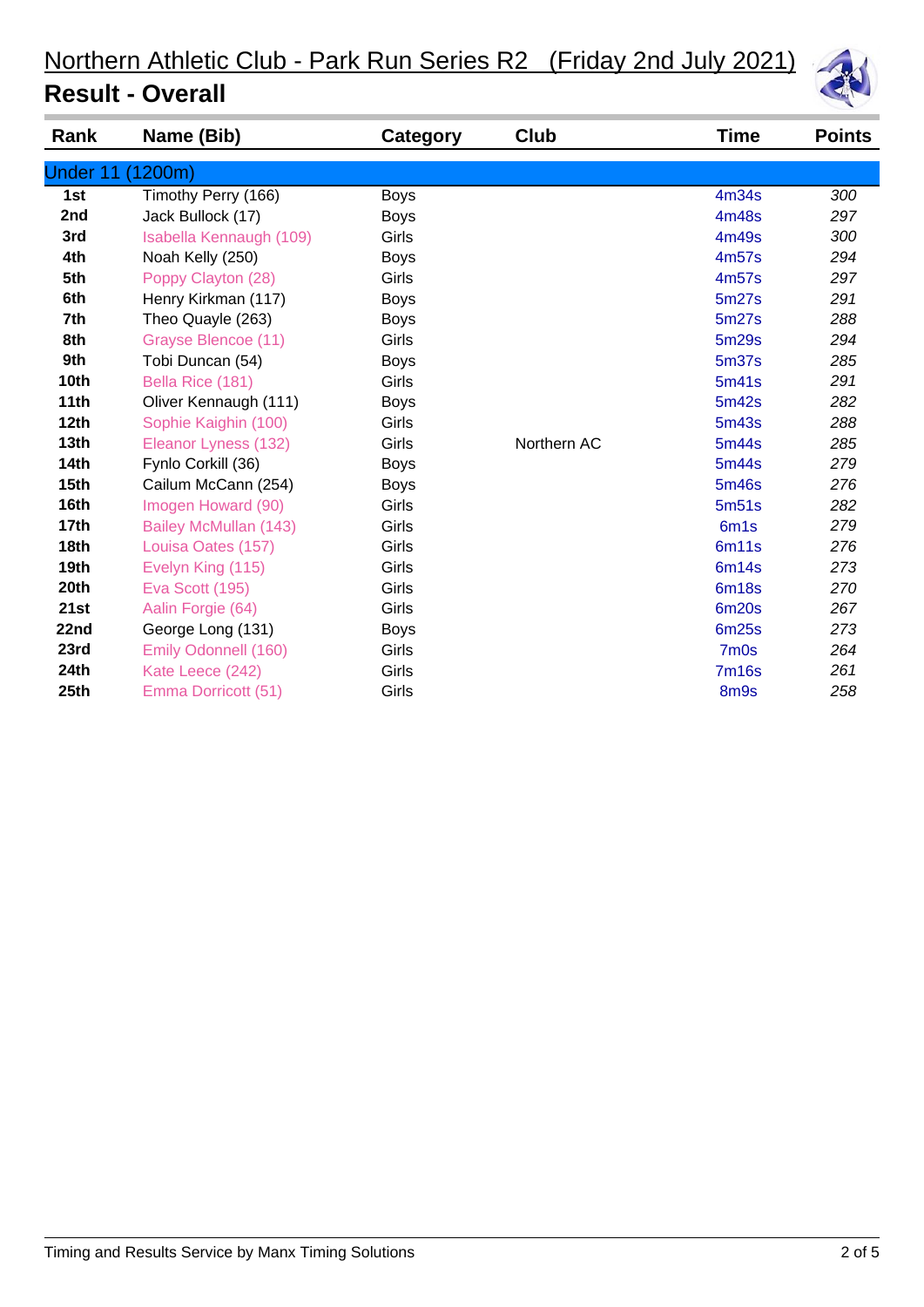

| Rank             | Name (Bib)                                   | <b>Category</b>     | Club                     | <b>Time</b>                    | <b>Points</b> |
|------------------|----------------------------------------------|---------------------|--------------------------|--------------------------------|---------------|
|                  | 1-Lap Under 17 / Junior / Senior (1.7 Miles) |                     |                          |                                |               |
| 1st              | Corbyn Schade (193)                          | Under17             |                          | 9m22s                          | 300           |
| 2nd              | Samuel Perry (165)                           | Under15             |                          | 9m25s                          | 297           |
| 3rd              | Lucas Stennett (208)                         | Under15             |                          | 9m26s                          | 294           |
| 4th              | Lucas Atkinson (6)                           | Under15             |                          | 9m31s                          | 291           |
| 5th              | Steven Quayle (174)                          | Senior              | Western AC               | <b>9m48s</b>                   | 288           |
| 6th              | Dominic Dunwell (55)                         | Under15             |                          | <b>10m9s</b>                   | 285           |
| 7th              | Deaglan Blake (260)                          | Under15             |                          | 10m11s                         | 282           |
| 8th              | Harry Stennett (206)                         | Under13             |                          | 10m13s                         | 279           |
| 9th              | Liam Blake (259)                             | Under13             |                          | 10m22s                         | 276           |
| 10th             | George Salter (188)                          | Under13             |                          | 10m23s                         | 273           |
| 11th             | Samuel Corkill (37)                          | Under15             |                          | 10m49s                         | 270           |
| 12th             | Madison McMullan (145)                       | Under17             |                          | 10m51s                         | 300           |
| 13th             | Elliot Reynolds (249)                        | Under13             |                          | 10m52s                         | 267           |
| <b>14th</b>      | Adam Johnson (96)                            | Senior              |                          | 11m16s                         | 264           |
| 15 <sub>th</sub> | Catherine Perry (164)                        | Under17             |                          | 11m24s                         | 297           |
| 16th             | Lottie Stennett (207)                        | Under17             |                          | 11m30s                         | 294           |
| 17th             | Holly Salter (189)                           | Under13             |                          | 11m37s                         | 291           |
| 18th             | Fynn Bradley (12)                            | Under15             |                          | 11m47s                         | 261           |
| 19th             | Zac Woodward (234)                           | Under13             |                          | 11m54s                         | 258           |
| 20th             | Lucy Ormsby (162)                            | Under15             |                          | 11m58s                         | 288           |
| 21st             | Sophie Leaton (123)                          | Senior              |                          | 12 <sub>m</sub> 9 <sub>s</sub> | 285           |
| 22nd             | Douglas Quayle (172)                         | Under15             |                          | 12m16s                         | 255           |
| 23rd             | Abi Clayton (27)                             | Under13             |                          | 12m16s                         | 282           |
| 24th             | Piper Withington (232)                       | Under13             |                          | <b>12m35s</b>                  | 279           |
| 25th             | Darcey Withington (231)                      | Under15             |                          | <b>12m39s</b>                  | 276           |
| 26th             | Julie Stanfield (204)                        | Senior              | <b>Manx Harriers</b>     | <b>12m39s</b>                  | 273           |
| 27th             | Steve Oates (158)                            | Senior              | Northern AC              | 12m45s                         | 252           |
| 28th             | Katie Strickett (209)                        | Senior              |                          | 12m47s                         | 270           |
| 29th             | Robbie Lambie (118)                          | Senior              | Western AC               | 12m49s                         | 249           |
| 30th             | Neve Madden (134)                            | Under13             |                          | 12m50s                         | 267           |
| 31st             | Ruby Reynolds (248)                          | Under <sub>15</sub> |                          | 12m54s                         | 264           |
| 32nd             | Ella Quirk (176)                             | Under13             |                          | <b>13m9s</b>                   | 261           |
| 33rd             | Holly Odonnell (161)                         | Under15             |                          | 13m11s                         | 258           |
| 34th             | Katie Lawrence (122)                         | Senior              | Western AC               | <b>13m18s</b>                  | 255           |
| 35th             | Molly Phillips (168)                         | Under15             |                          | 13m21s                         | 252           |
| 36th             | Neville Jewell (95)                          | Senior              |                          | 13m22s                         | 246           |
| 37th             | Graham Delooze (48)                          | Senior              | Western AC               | 13m22s                         | 243           |
| 38th             | Gareth Hinge (84)                            | Senior              | Northern AC              | 13m41s                         | 241           |
| 39th             | Tara Scott (196)                             | Senior              | Northern AC              | 13m51s                         | 249           |
| 40th             | William Forgie (66)                          | Under15             |                          | 13m53s                         | 239           |
| 41st             | Steve Kelly (108)                            | Senior              | Northern AC              | 13m57s                         | 237           |
| 42nd             | Feena Done (50)                              | Under15             |                          | 14 <sub>m3s</sub>              | 246           |
| 43rd             | Emma Gelling (72)                            | Senior              |                          | 14m7s                          | 243           |
| 44th             | Sarah Allen (2)                              | Senior              |                          | 14m15s                         | 241           |
| 45th<br>46th     | Imogen Duncan (53)                           | Under13<br>Under13  |                          | 14m21s<br>14m23s               | 239<br>237    |
| 47th             | Daisy Liddle (130)<br>Terri Salmon (187)     | Senior              | <b>Manx Fell Runners</b> | 14m29s                         | 235           |
| 48th             | Les Brown (16)                               | Senior              | <b>Manx Harriers</b>     | $15m$ Os                       | 235           |
| 49th             | Ariana Kerruish (113)                        | Under17             |                          | <b>15m6s</b>                   | 233           |
| <b>50th</b>      | Helen Bedford (8)                            | Senior              |                          | 15m19s                         | 231           |
|                  |                                              |                     |                          |                                |               |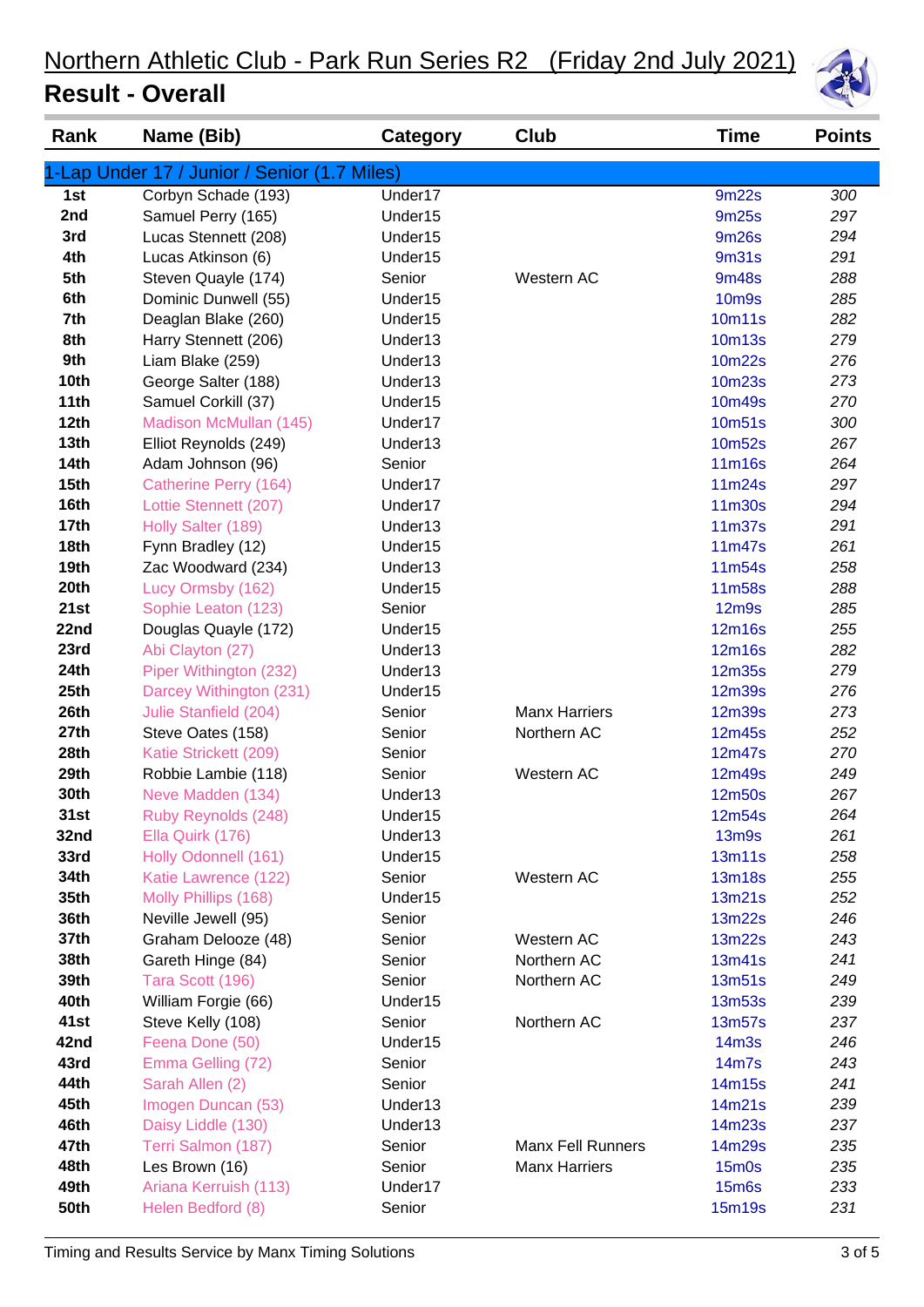

| Rank        | Name (Bib)                     | <b>Category</b> | Club                         | <b>Time</b>        | <b>Points</b> |
|-------------|--------------------------------|-----------------|------------------------------|--------------------|---------------|
| <b>51st</b> | Katie Blaker (10)              | Senior          |                              | 15m22s             | 229           |
| 52nd        | Eileen Clarke (26)             | Senior          | Western AC                   | 15m24s             | 227           |
| 53rd        | Sharon Cain (21)               | Senior          | Western AC                   | 15m29s             | 225           |
| <b>54th</b> | Dave Corrin (41)               | Senior          | <b>IoM Veteran Athletes'</b> | 15m57s             | 233           |
| 55th        | Aalin Cain (19)                | Junior          | Western AC                   | <b>16m4s</b>       | 223           |
| 56th        | Paula Garland (68)             | Senior          |                              | <b>16m5s</b>       | 221           |
| 57th        | Gemma Quilliam (245)           | Senior          |                              | <b>16m7s</b>       | 219           |
| 58th        | <b>Catherine Kennedy (112)</b> | Senior          |                              | <b>16m18s</b>      | 217           |
| 59th        | Colin Crooks (240)             | Senior          | <b>IoM Veteran Athletes'</b> | <b>16m18s</b>      | 231           |
| 60th        | Michelle Sherry (198)          | Senior          | Northern AC                  | 16m21s             | 215           |
| 61st        | Jean Young (236)               | Senior          |                              | 16m23s             | 213           |
| 62nd        | Katharine Keenan (103)         | Senior          |                              | <b>16m31s</b>      | 211           |
| 63rd        | Diane Brown (15)               | Senior          |                              | <b>16m36s</b>      | 209           |
| 64th        | Kerry Thompson (220)           | Senior          |                              | 16m41s             | 207           |
| 65th        | Amanda Ansermoz (3)            | Senior          | Western AC                   | 16m49s             | 205           |
| 66th        | Melissa Lines (255)            | Senior          |                              | <b>16m49s</b>      | 203           |
| 67th        | Anna McCanney (141)            | Senior          |                              | <b>16m49s</b>      | 201           |
| 68th        | Nigel Howard (91)              | Senior          |                              | <b>16m58s</b>      | 229           |
| 69th        | Katie McAleer (140)            | Senior          |                              | <b>16m58s</b>      | 199           |
| 70th        | Michael McKiernan (142)        | Senior          |                              | 17 <sub>m</sub> 1s | 227           |
| 71st        | Grace Kelly (106)              | Under13         |                              | 17 <sub>m2s</sub>  | 197           |
| 72nd        | lan Kelly (239)                | Senior          |                              | 17 <sub>m4s</sub>  | 225           |
| 73rd        | Denise Bridson (13)            | Senior          | Northern AC                  | <b>17m5s</b>       | 195           |
| <b>74th</b> | Louise Jackson (93)            | Senior          |                              | 17m11s             | 193           |
| 75th        | Alan Pilling (169)             | Senior          | <b>IoM Veteran Athletes'</b> | 17m13s             | 223           |
| 76th        | Lynn Cross (44)                | Senior          |                              | 17m19s             | 191           |
| 77th        | Maura Kelly (107)              | Senior          | Northern AC                  | 17m25s             | 189           |
| 78th        | Voirrey Horne (89)             | Senior          |                              | 17m32s             | 187           |
| 79th        | Mel Nicol (155)                | Senior          |                              | 17m39s             | 185           |
| 80th        | Sophie Corlett (40)            | Under13         |                              | 17m50s             | 183           |
| 81st        | Kelly Moore (148)              | Senior          |                              | <b>18m0s</b>       | 132           |
| 82nd        | Clare Gelder (70)              | Senior          |                              | <b>18m4s</b>       | 131           |
| 83rd        | Natalie Nolan (156)            | Senior          |                              | 18m12s             | 130           |
| 84th        | Paul Laudiangco (121)          | Senior          |                              | 18m44s             | 221           |
| 85th        | Juvy Laudiangco (120)          | Senior          |                              | 18m44s             | 129           |
| 86th        | Carol Roy (186)                | Senior          | Northern AC                  | <b>19m4s</b>       | 128           |
| 87th        | Annabel Forgie (65)            | Senior          | Northern AC                  | 19m43s             | 127           |
| 88th        | Ingrid Sugden (211)            | Senior          | <b>IoM Veteran Athletes'</b> | 19m43s             | 126           |
| 89th        | Michael Spooner (203)          | Senior          |                              | <b>20m5s</b>       | 219           |
| 90th        | Joshua Kelly (251)             | Under13         |                              | 21m11s             | 217           |
| 91st        | Colin Kelly (252)              | Senior          |                              | 21m14s             | 215           |
| 92nd        | Carolanne Hanley (79)          | Senior          | Northern AC                  | 27m23s             | 125           |